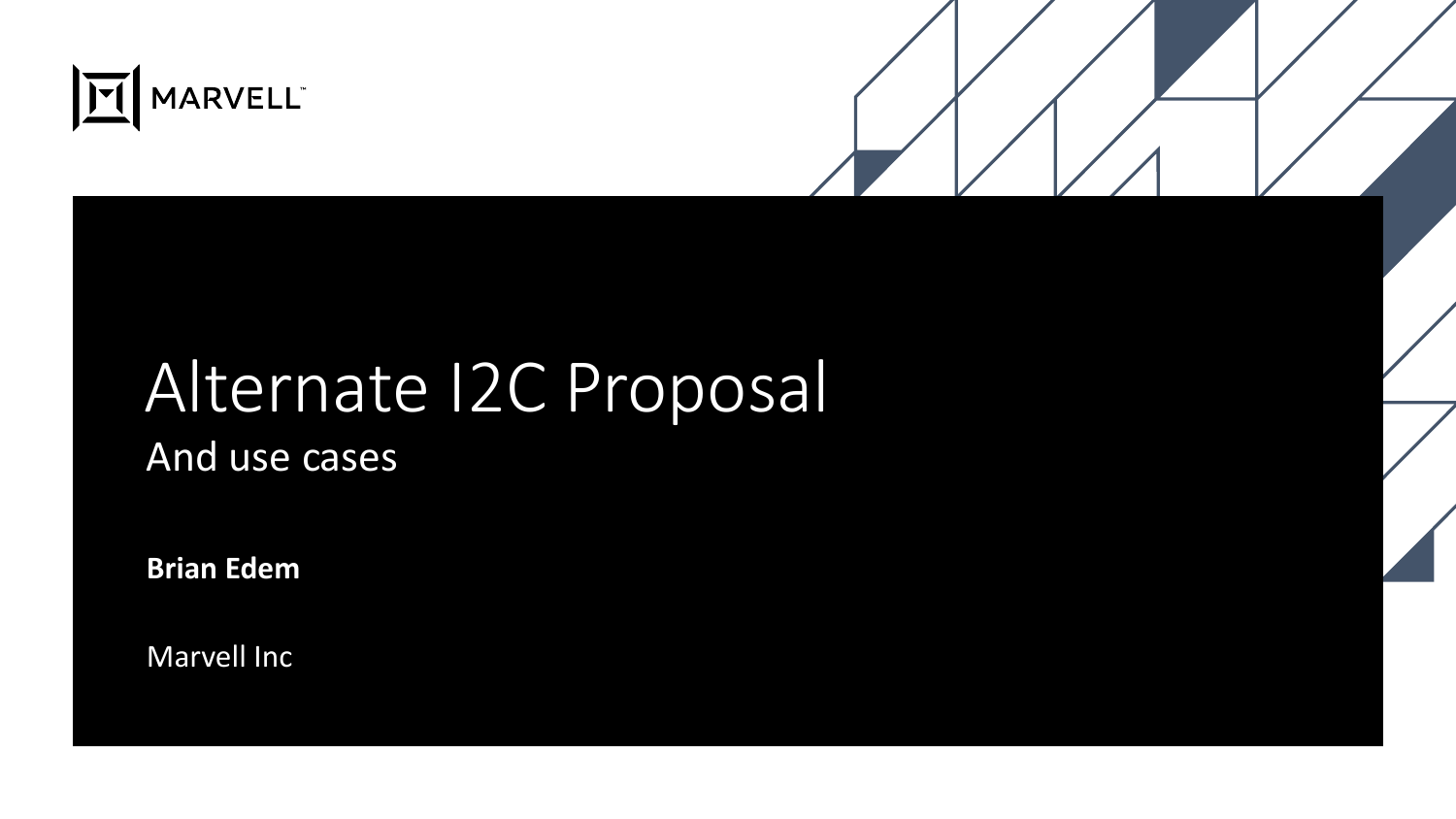## I2C Transactions Types

#### • Transparent Access

- A type of I2C bus bridging
- Original requestor is not aware of the 1722 bridge
	- But must support clock stretching
- Each bus has a 1722 agent Initiator Agent or target agent
- I2C transaction is broken down into three or more parts
- Can be implemented using standard I2C IP and firmware
- Provides Ethernet based alternative to existing I2C bridges
	- i.e., LVDS SERDES reverse channel
- Proxy Access
	- A type of I2C device access
		- Original requestor is aware of 1722
		- Requestor will generate packets directly Initiator Agent implemented in software
	- Remote bus would have a 1722 Target Agent
		- Target Agent could be software driving an I2C bus master interface
	- Transactions are atomic target bus is left in idle state at end of transaction
	- Better performance than Transparent Access
	- Can coexist with Transparent Access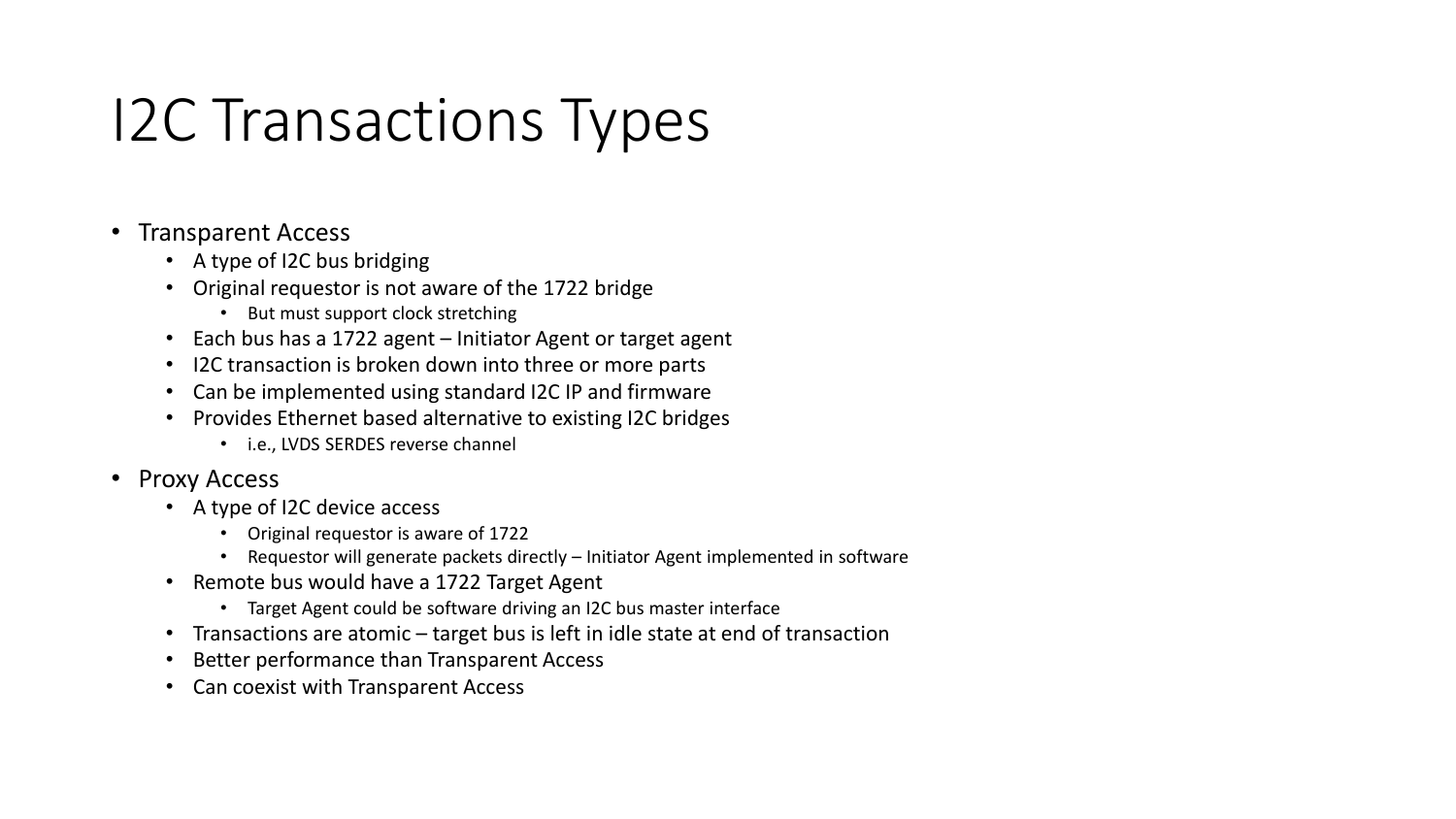

- M1 and M2 are I2C masters
- IA1 and IA2 are 1722 Initiator Agents
- TA is a 1722 Target Agent
- A, B, C, and D are end stations (masters or targets)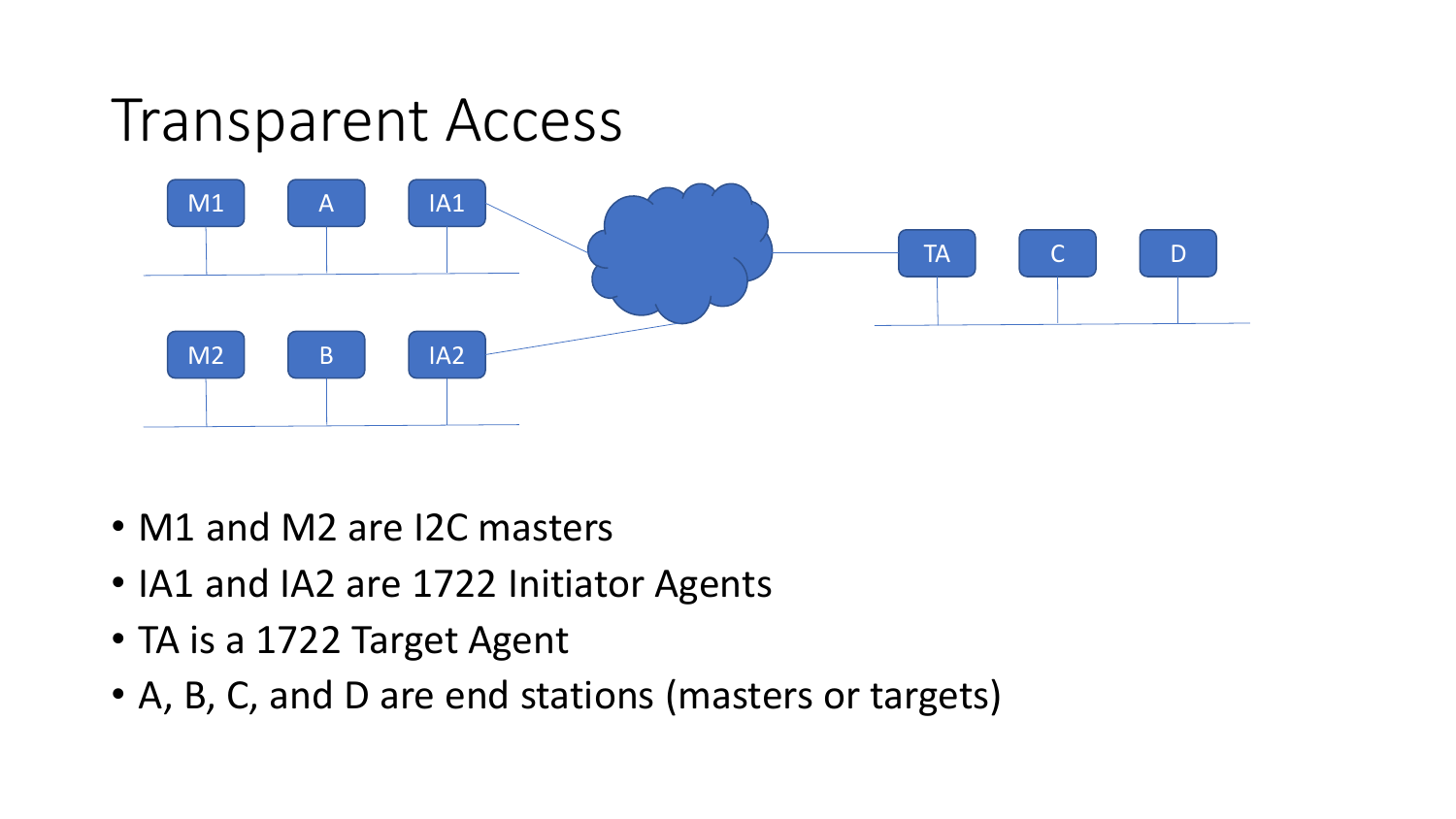#### Transparent Access

- 1722 Requests originate from Initiator Agent
- Breaks down I2C transaction into segments:
	- Start Write generate START, ADDR, WRITE, return ACK
	- Continue Write generate DATA, return ACK
	- End Write generate STOP
	- Start Read generate START/RESTART, ADDR, READ, return ACK, DATA
	- Continue Read generate ACK, return DATA
	- End Read generate NACK, STOP
- Request includes:
	- Segment Type
	- Bus ID for multi-initiator arbitration
	- Maximum completion time milliseconds
	- ADDR, DATA
- Each request will generate a response
	- Provides a way to rate limit the requests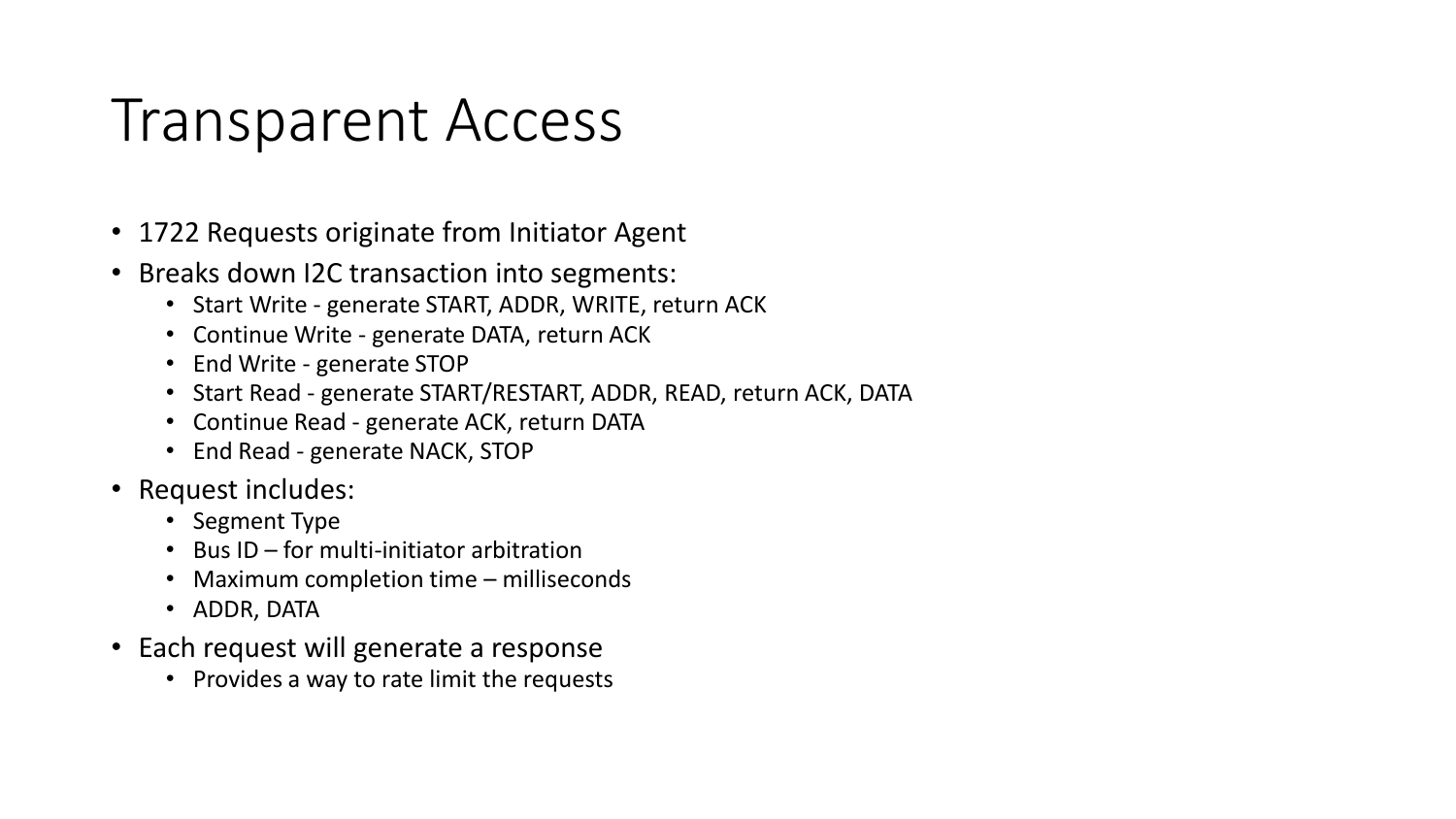### Transparent Access (cont)

- Response includes:
	- Response type
		- Success/failure of associated request
		- State of Target Agent
	- Response data from Read Request
	- Extended status upon Status Request or request failure
		- Failure code:
			- None
			- Bus busy timeout transaction was unable to start in allocated time
			- Stall timeout transaction did not complete in allocated time
			- Initiator conflict–Target Agent busy servicing another initiator's request
			- Sequence error Continue or End with incorrect or missing Start
			- Address error Continue or End address not matching Start address
		- Bus busy time reports how long the bus had been busy
		- Competing initiator bus ID of the initiator agent currently being serviced
		- Segment count request segments processed for this I2C transaction, mod 4
		- Agent busy Target Agent was busy processing Transparent Access Requests
		- Bus ID Bus ID of the client that the Target Agent is currently servicing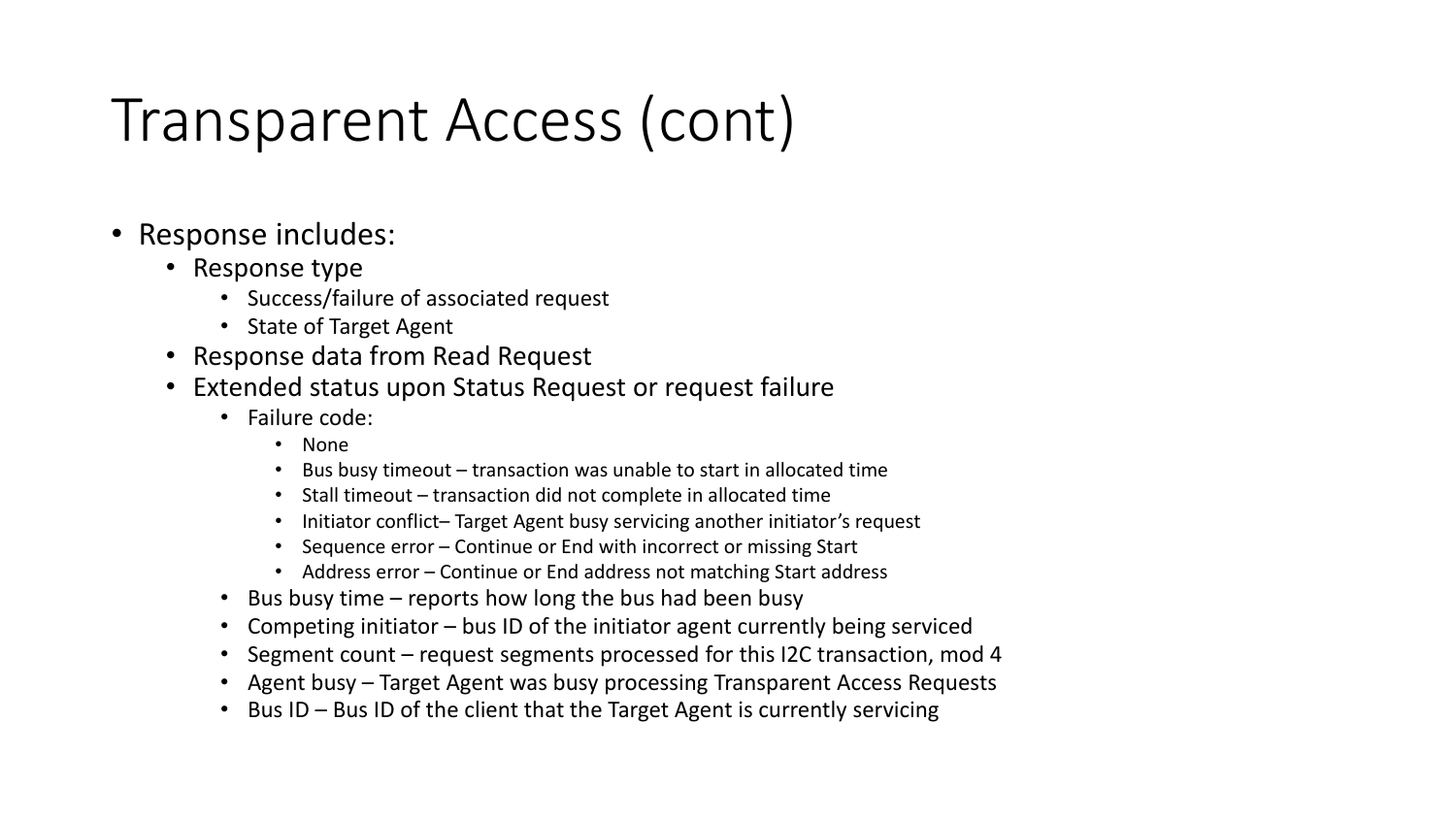#### Transparent Use Cases

- LVDS extender emulation
	- Only two buses being bridged
	- Target bus can have local bus masters, but not allowed to access 1722 channel
		- Target Agent required to maintain retry buffer if local master supported
- Multi-Bus
	- Masters on multiple I2C busses accessing a single target bus
	- Target Agent locked while busy servicing a request sequence
	- Target Agent may reject requests while busy with another initiator
		- Target Agent could provide additional queue to eliminate need to reject new requests while busy
		- Rejected Initiator Agent will need to retry request
			- This should be rare only during initialization or error handling/recovery?
			- When does requester retry timer?
			- Should Target Agent generate message when bus idle?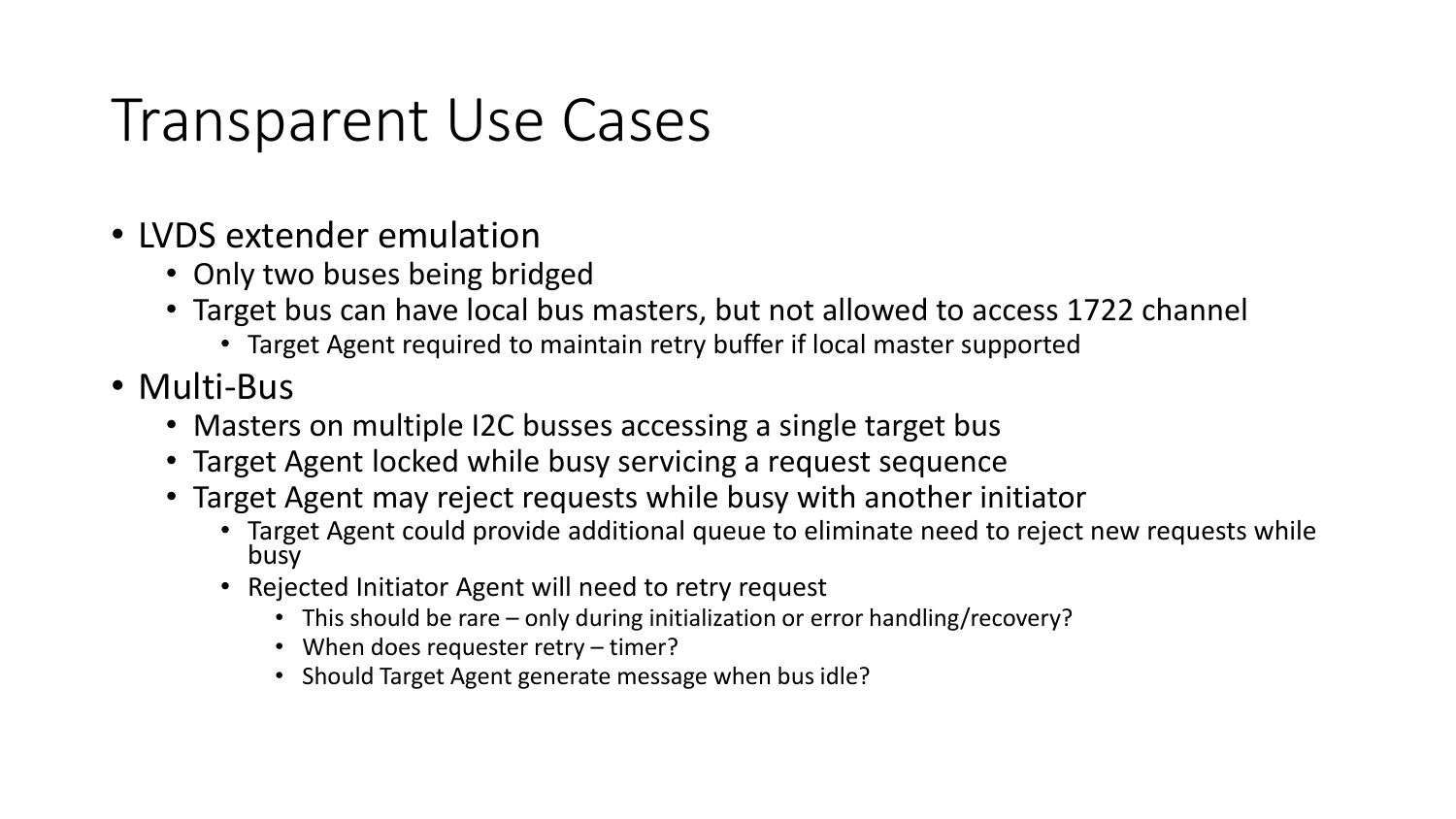### Proxy I2C Access



- PIA1 and PIA2 are end stations with Ethernet interfaces
- TA is the Target Agent
- C and D are end stations (masters or targets)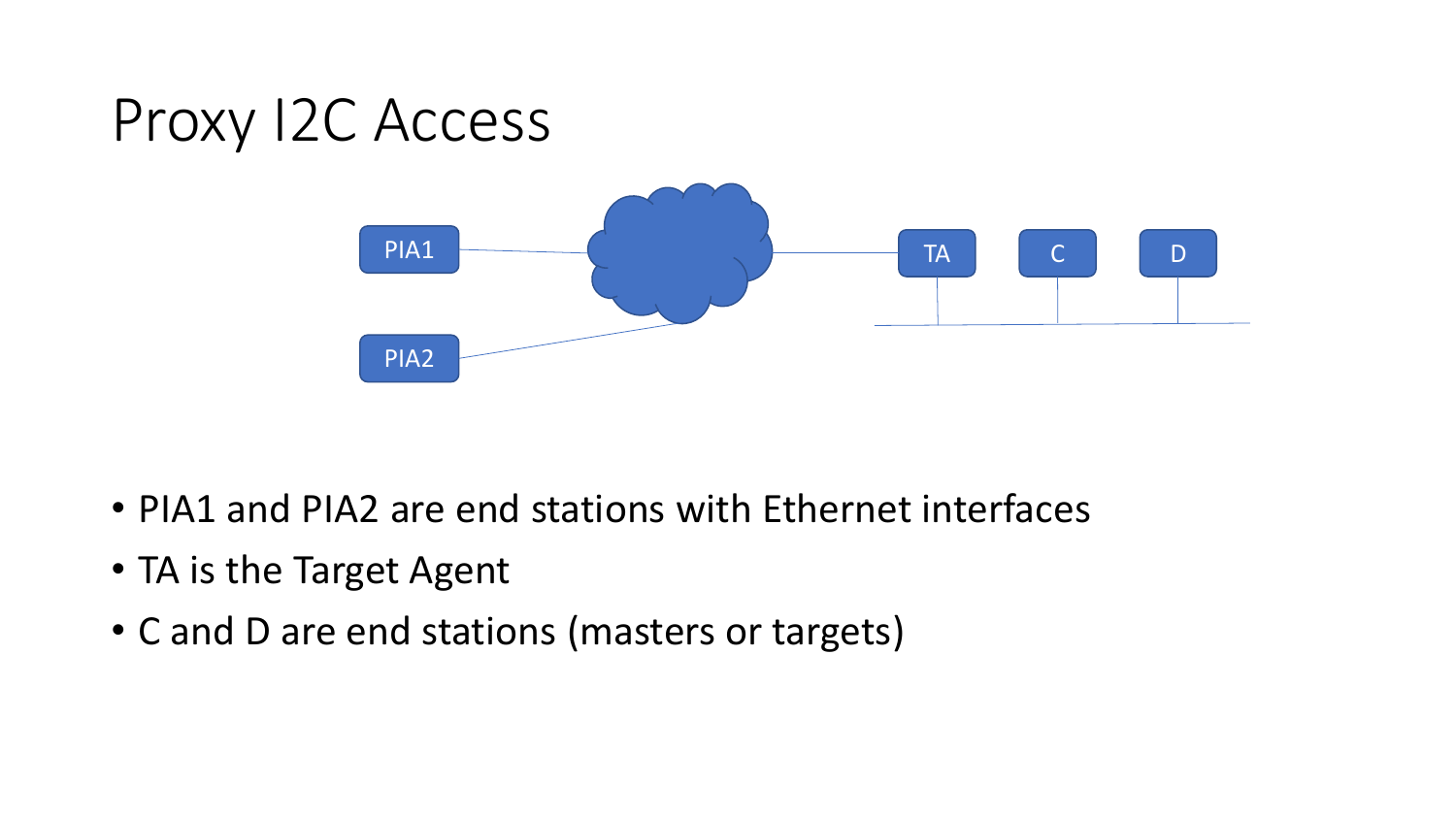#### Proxy I2C Access

- Request originates from software that is aware of 1722
- Request triggers the Target Agent to perform a complete I2c access
	- Write
	- Write, Restart, Read
	- Read
- Request includes:
	- Device address used for both write and read phases
	- Maximum completion time milliseconds
	- Write length zero indicates no write requested
	- Maximum read length zero indicates no read requested
	- Write data byte array used for write operation
- All requests generate a response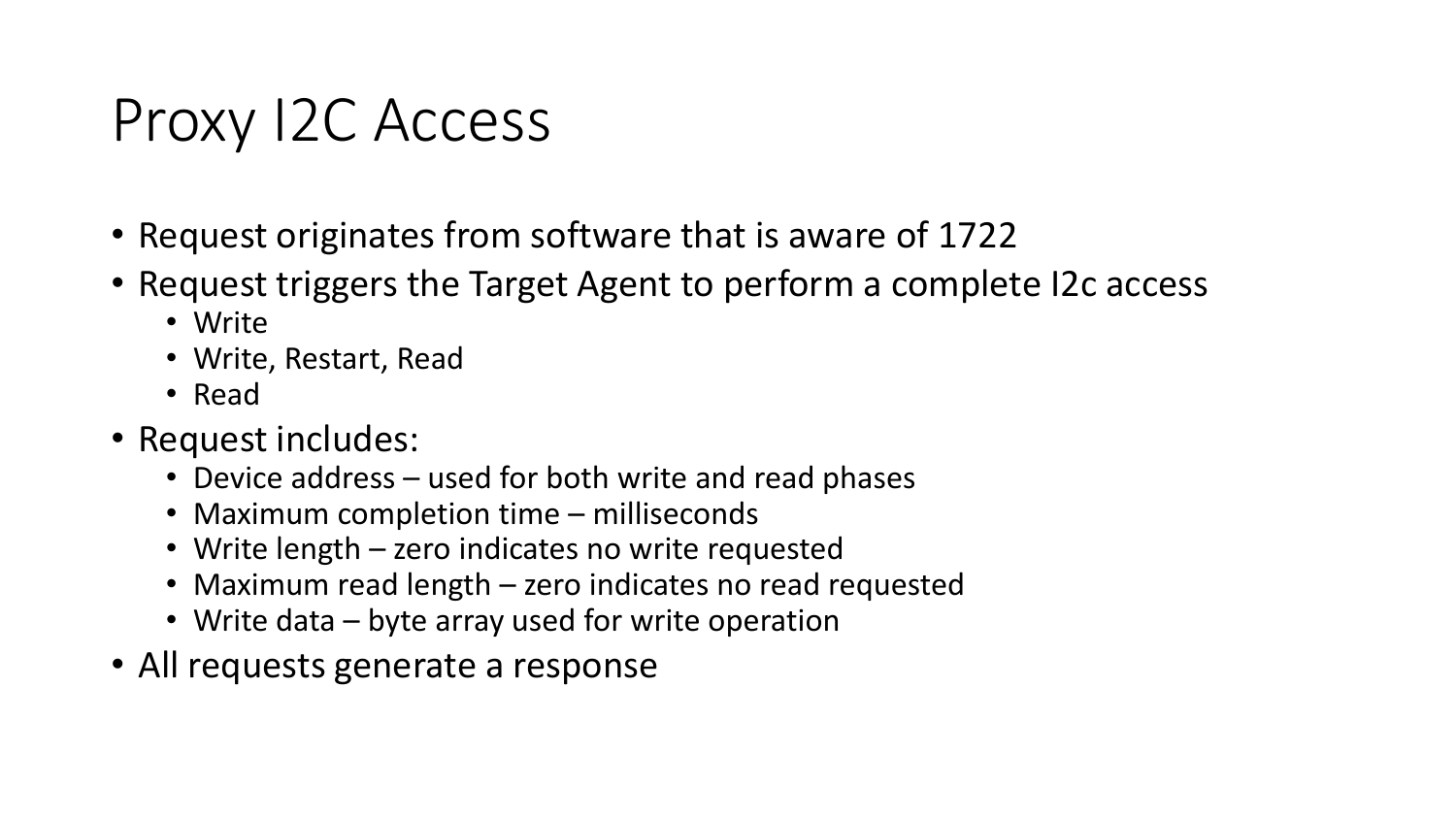### Proxy I2C Access (cont)

- Response includes:
	- Read data (if requested)
	- Extended status upon failure
		- Busy timeout indication transaction was unable to start in allocated time
		- Stall timeout indication transaction did not complete in allocated time
		- Bus busy time how long has the bus been busy
- If access a target bus also supporting Transparent I2C
	- Agent busy rejection indication
	- Bus ID of the Initiator Agent currently being served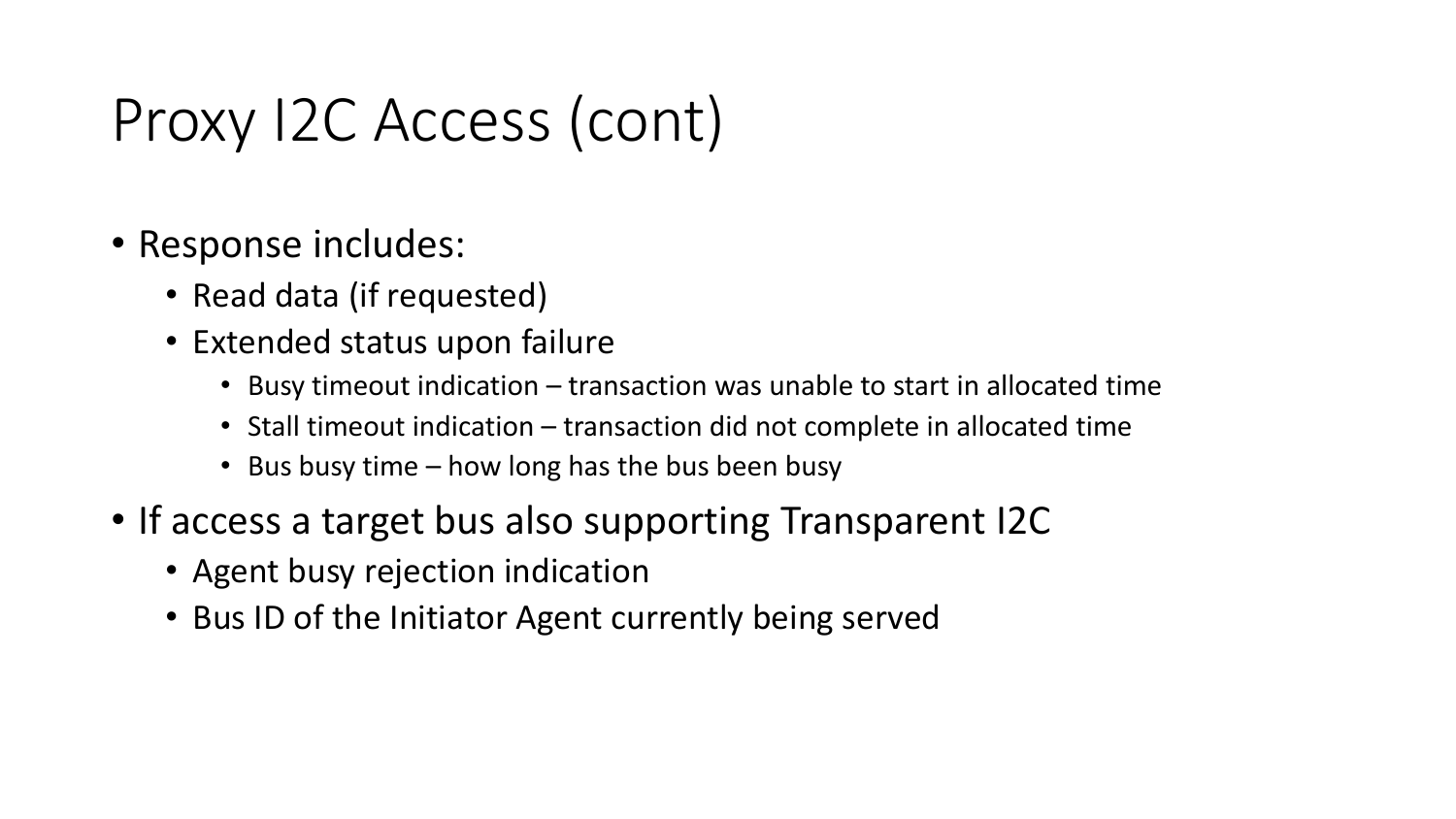#### Proxy Use Cases

- Multiple initiators can access target bus
	- Multiple requests will be queued at Target Agent
	- There will be queue limits beyond which requests will be silently dropped
- Request to a Target Agent busy with a Transparent request can be rejected
	- Transparent and Proxy requests could be queued separately
	- Proxy requests should have priority over Transparent requests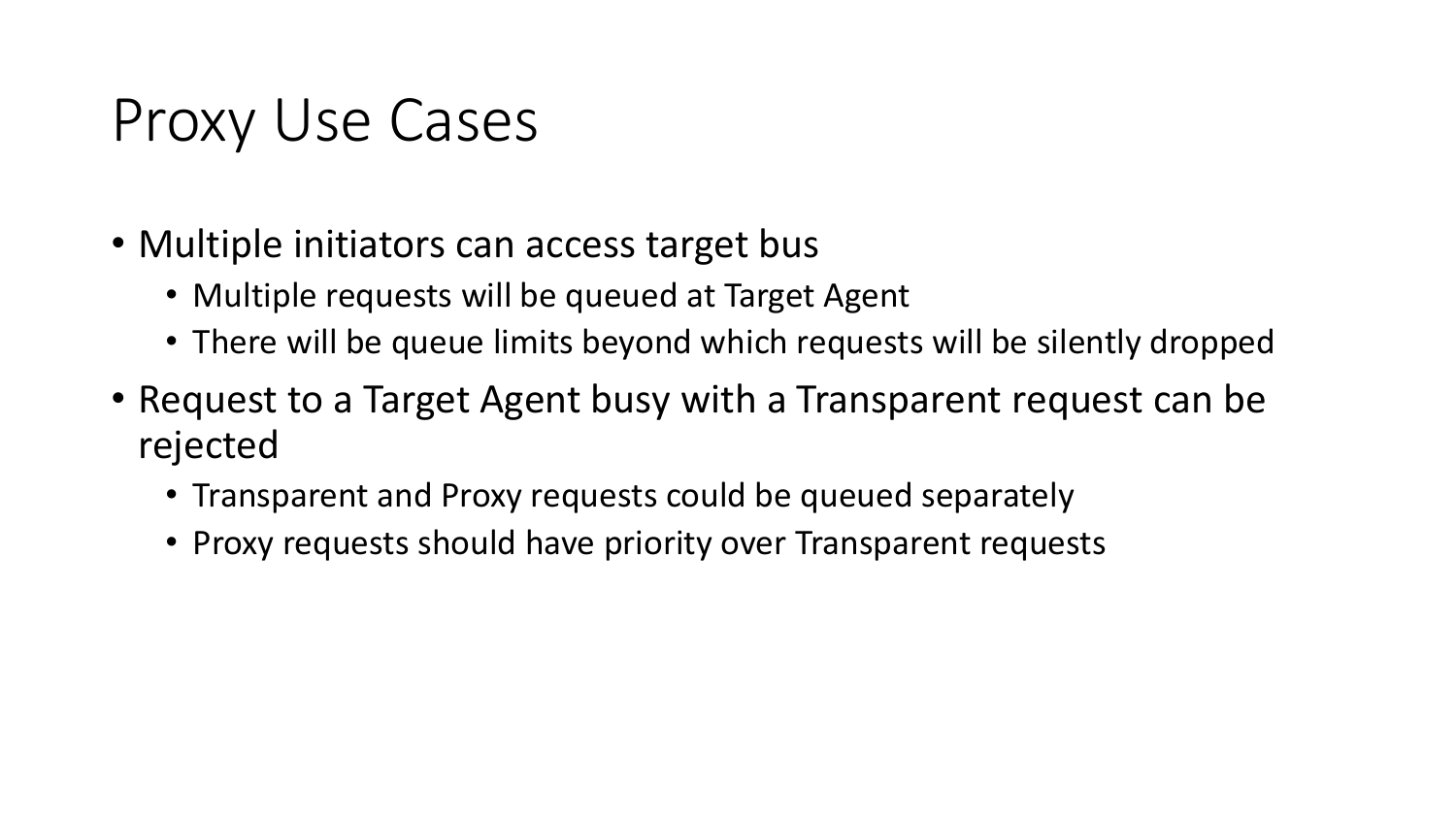## Target Agent Capabilities

- Up to three request queues (requests can be rejected or not supported to reduce)
	- Immediate requests non-start Transparent Requests, Status Request, Release Agent Request
		- highest priority, serviced immediately
	- Proxy requests
		- second highest priority, serviced when bus is idle
	- Transparent Starts
		- lowest priority
		- Could use immediate queue and reject if Target Agent busy with another Initiator Agent
- Each transaction processed will return basic status and read data (for reads)
	- Extended status returned upon error or if status requested
- Optionally performs I2C bus arbitration (necessary to support local masters)
	- All bytes driven by Target Agent to bus must be recorded to support arbitration
	- Transaction will be replayed after current transaction if arbitration is lost
- Clock speed/bus timing should be configurable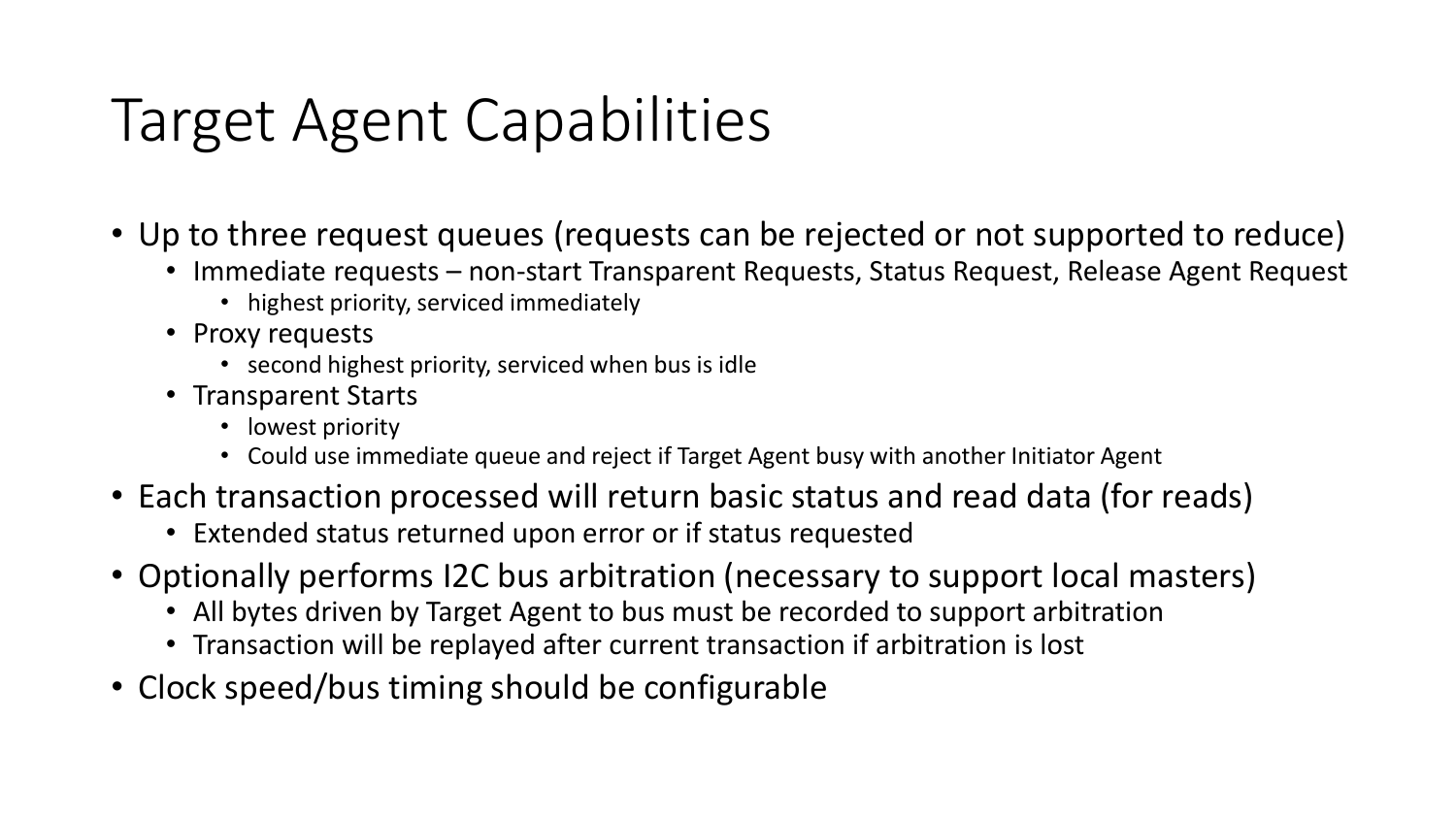#### Target Agent Error Recovery

- Attempts to clear "stuck SDA" at start of transaction
- Target Agent releases SDA while waiting for next Transparent Request
	- Release Agent command will release SCL, ending transaction without STOP
	- For some devices, a write transaction without a STOP aborts the write
- Aborts transaction upon stall timeout
	- Continues to clock the bus until target releases SDA, then releases SCL
- Automatically generates STOP upon reading NACK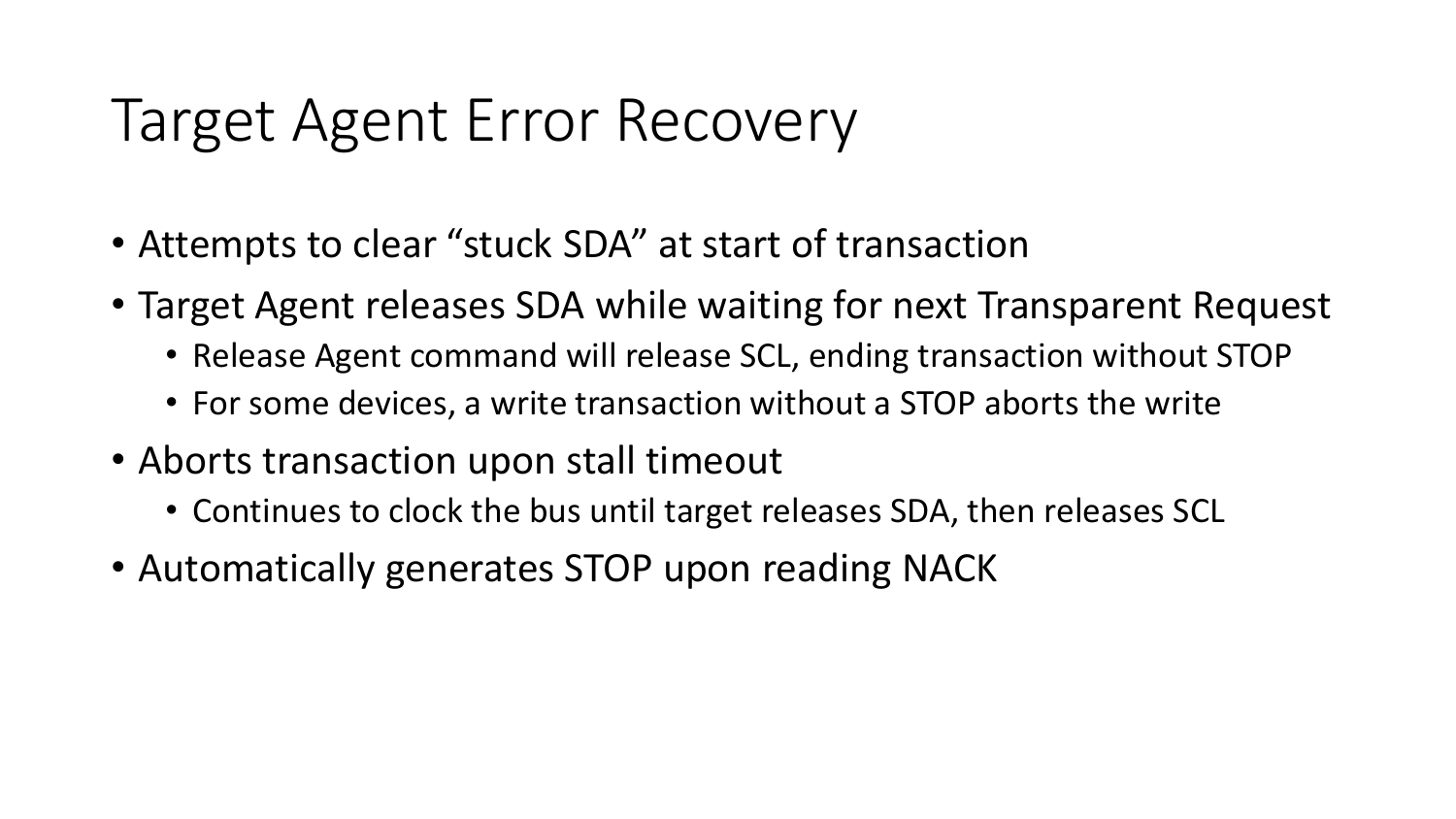#### Transparent Initiator Agent Capabilities

- Monitor bus for transactions attempting to access the remote target
- Stall the master's transaction by holding SCL low
- Generate request packets to remote Target Agent, wait for responses
- Continue transaction based on request type and response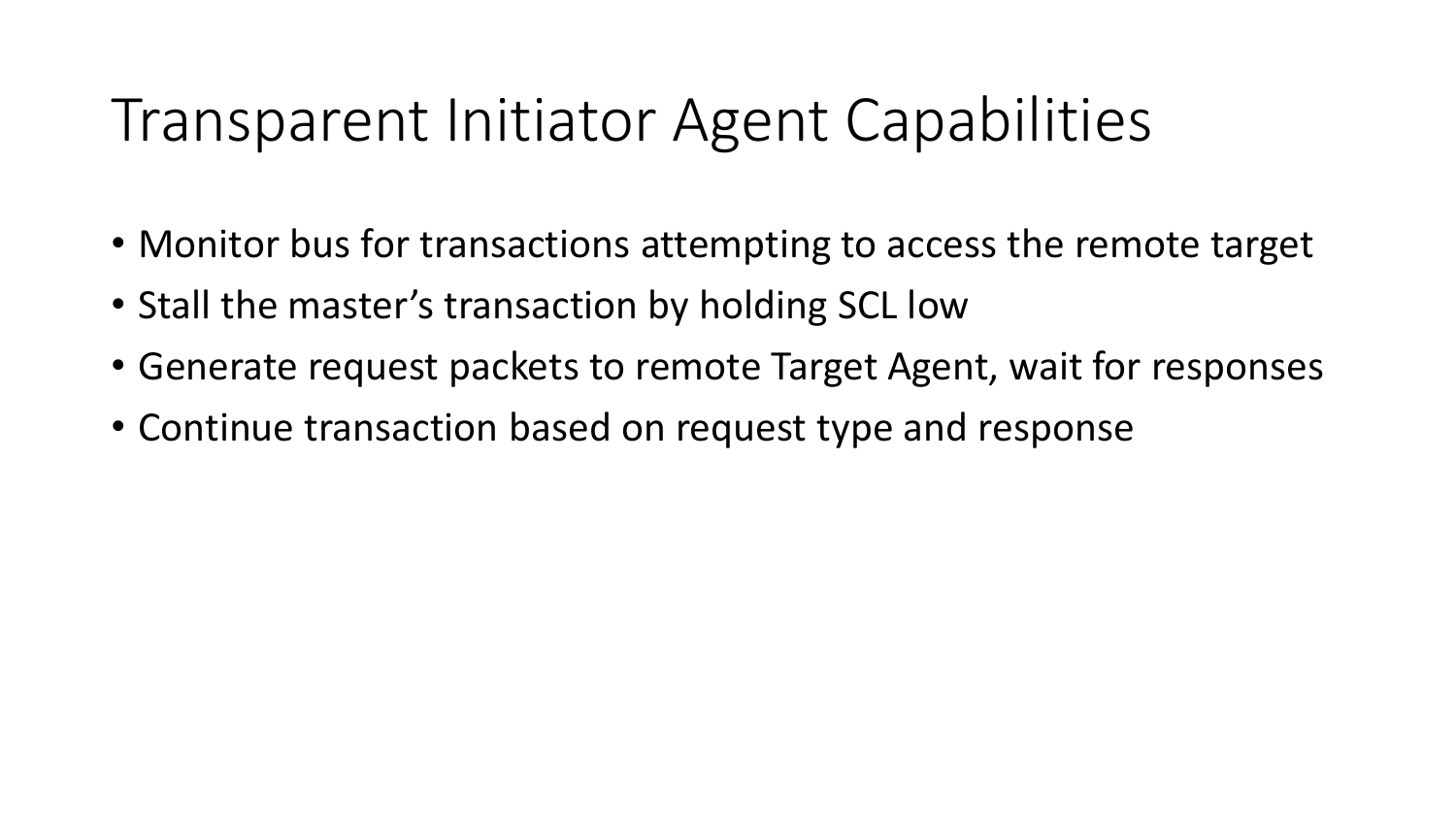#### Transparent Initiator Agent Error Handling

- Bus busy timeout NACK?
- Stall timeout, Sequence error, or stuck SDA
	- During Start NACK
	- During Continue Write NACK
	- During Continue Read return all ones data
- Initiator Conflict
	- Retry request while continuing to hold SCL low
	- NACK if retry is unsuccessful within allowed time limit
- Response timeout either request or response packet lost
	- Request retransmission of last status
	- Status includes transaction segment count
		- If the same as the last status reported, request was lost
		- If one more than the last status reported, acknowledge was lost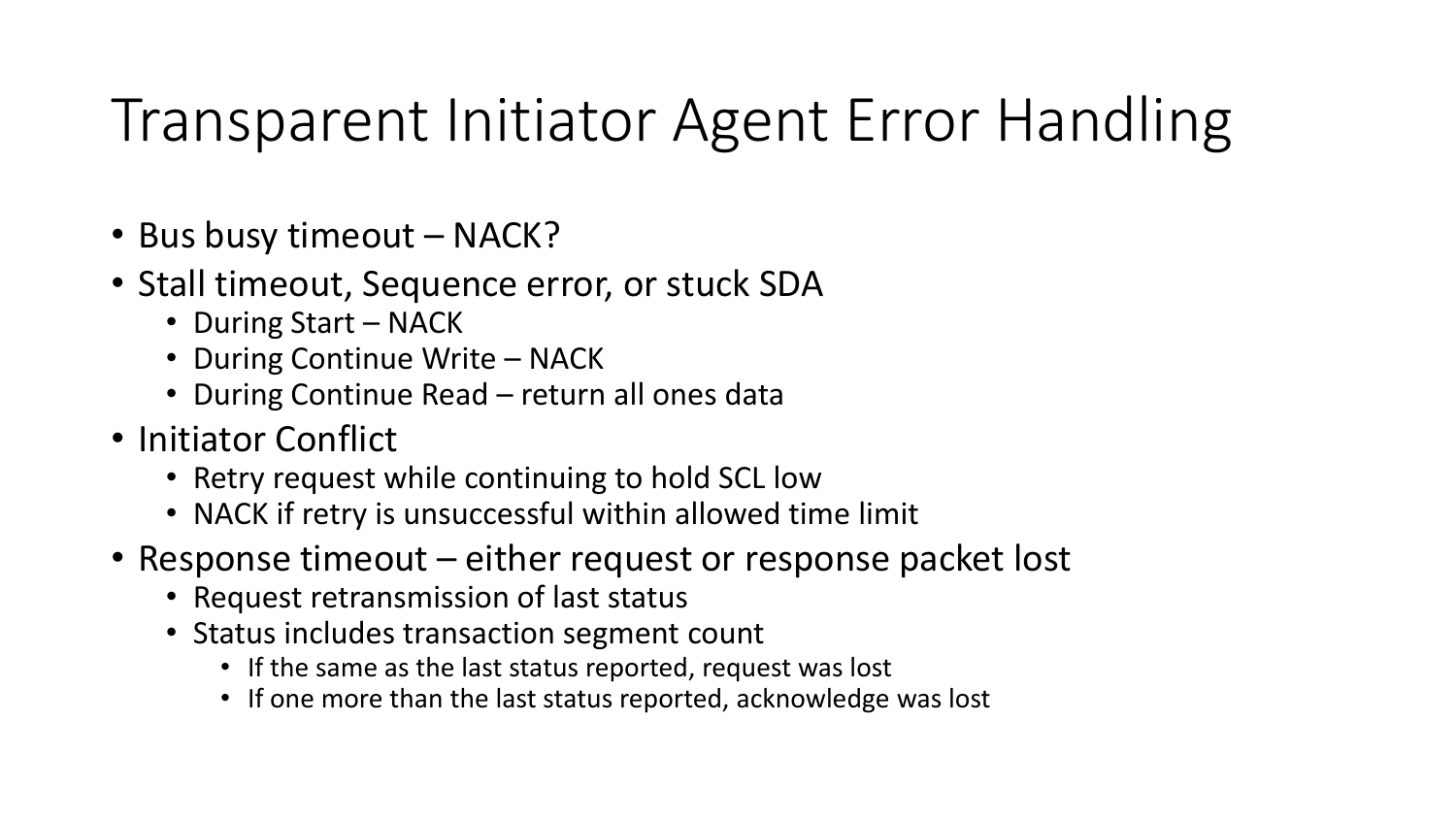#### Proxy Initiator Agent Capabilities

- Translates I2C device register access requests into ACF message
- Extracts results from ACF response message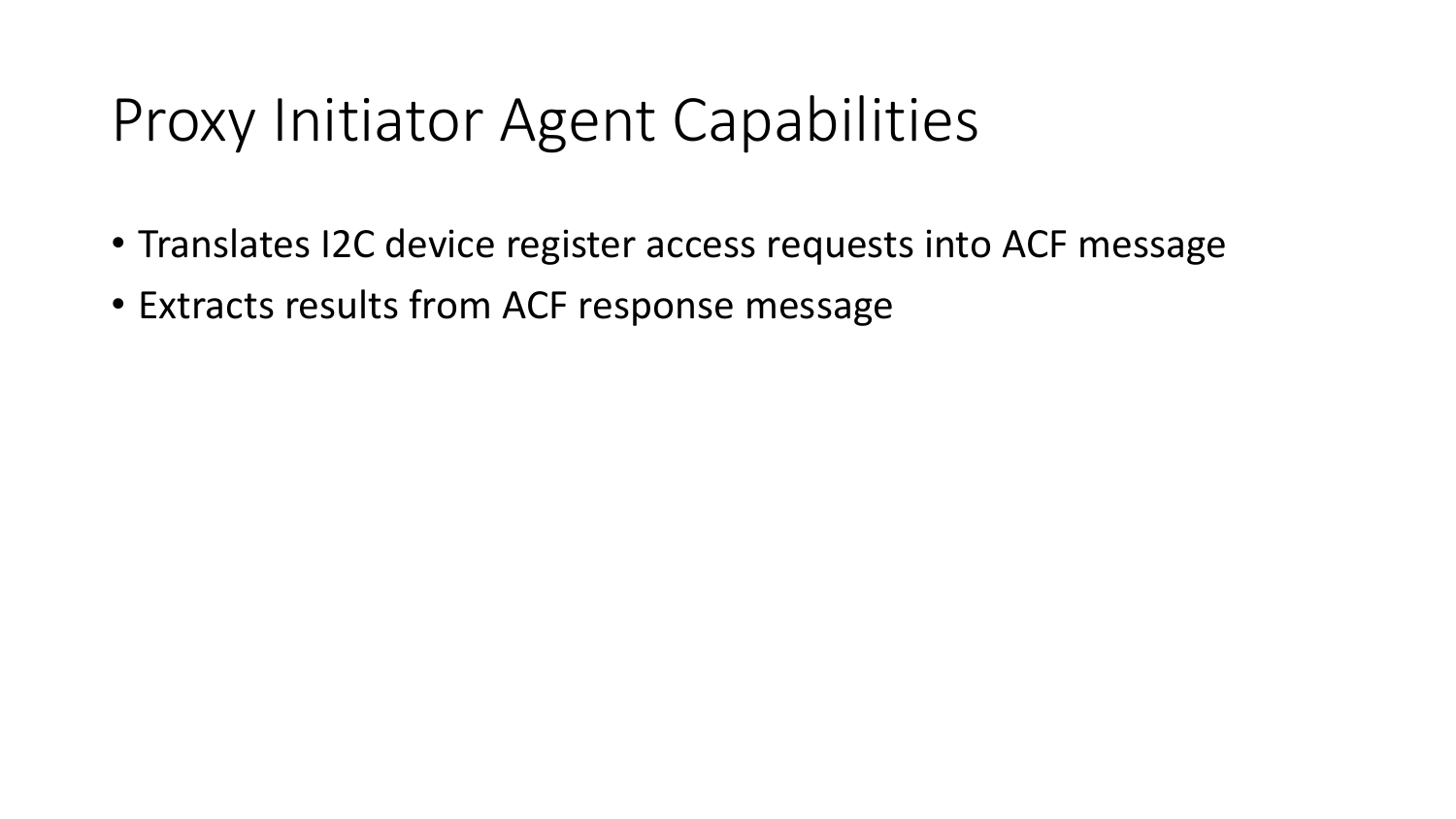## Proxy Initiator Agent Error Handling

- Possible error types returned:
	- Unable to start access
		- Timeout while waiting for bus Idle
		- SDA stuck low and Target Agent was unable to clear
	- Target device did not respond
		- NACK received during start of Write or Read
		- Write will be non-zero for Read NACK
	- NACK returned during write phase
		- Transaction terminated by Target Agent with STOP
		- Write byte count reported
		- Read restart canceled if requested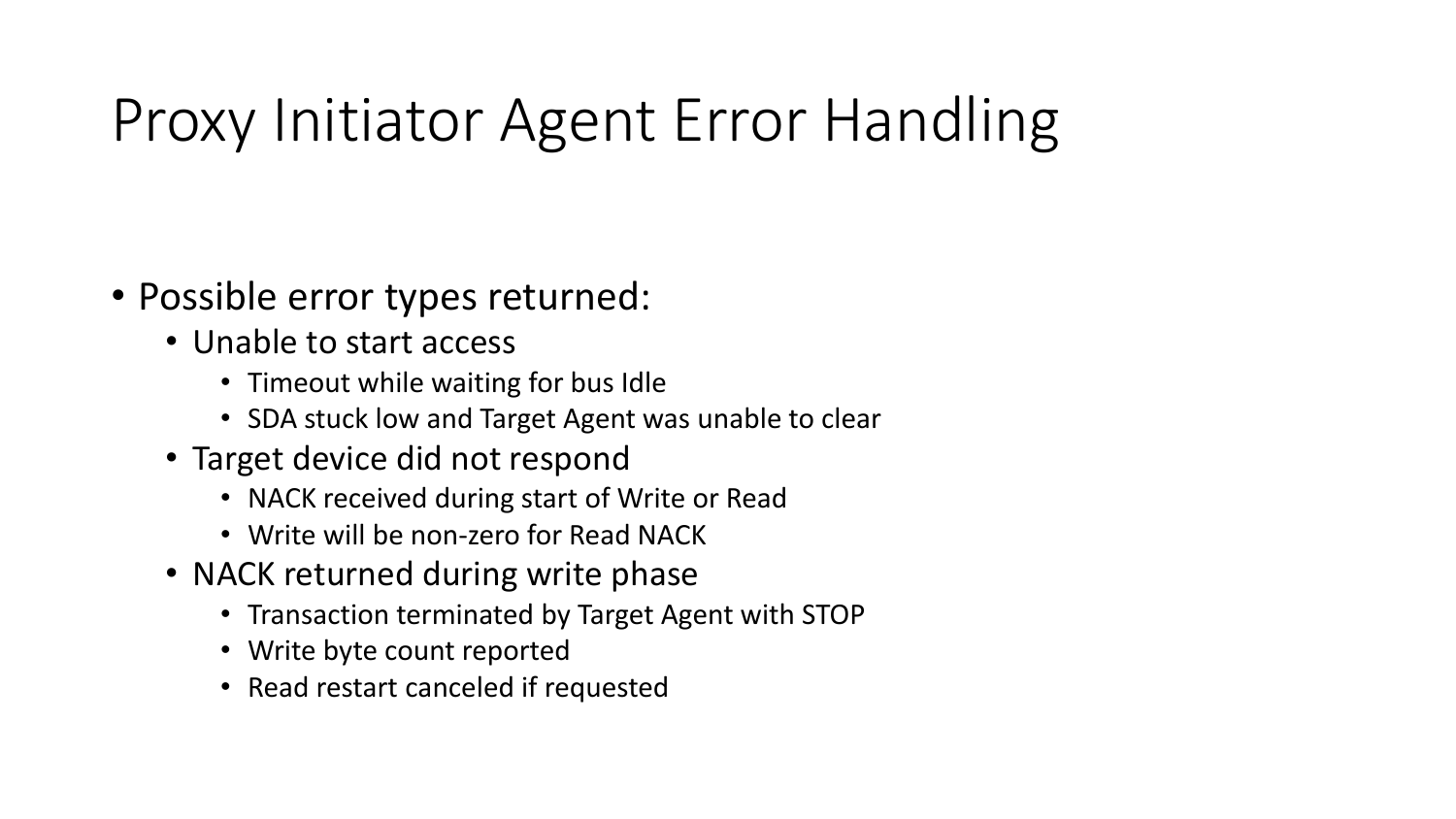#### Transparent Access Performance

- A two-byte I2C write transaction takes about 200us @100kHz
- As the bridge uses "store and forward", the time is doubled to 400us
- The bridging requires 3 request packets and 3 responses
	- 64 bytes = 512 bits = 0.512us using 1G Ethernet
	- Six packets would add 3us of transport delay (one hop, ignoring cable delay)
	- Additional hops, queueing, and long cables could add an additional 100us
	- A firmware implementation of Agents would also add delay
		- I2C processing, packet generation/queuing/dequeuing/parsing, I2C generation
- Agents implemented in hardware would minimize additional delay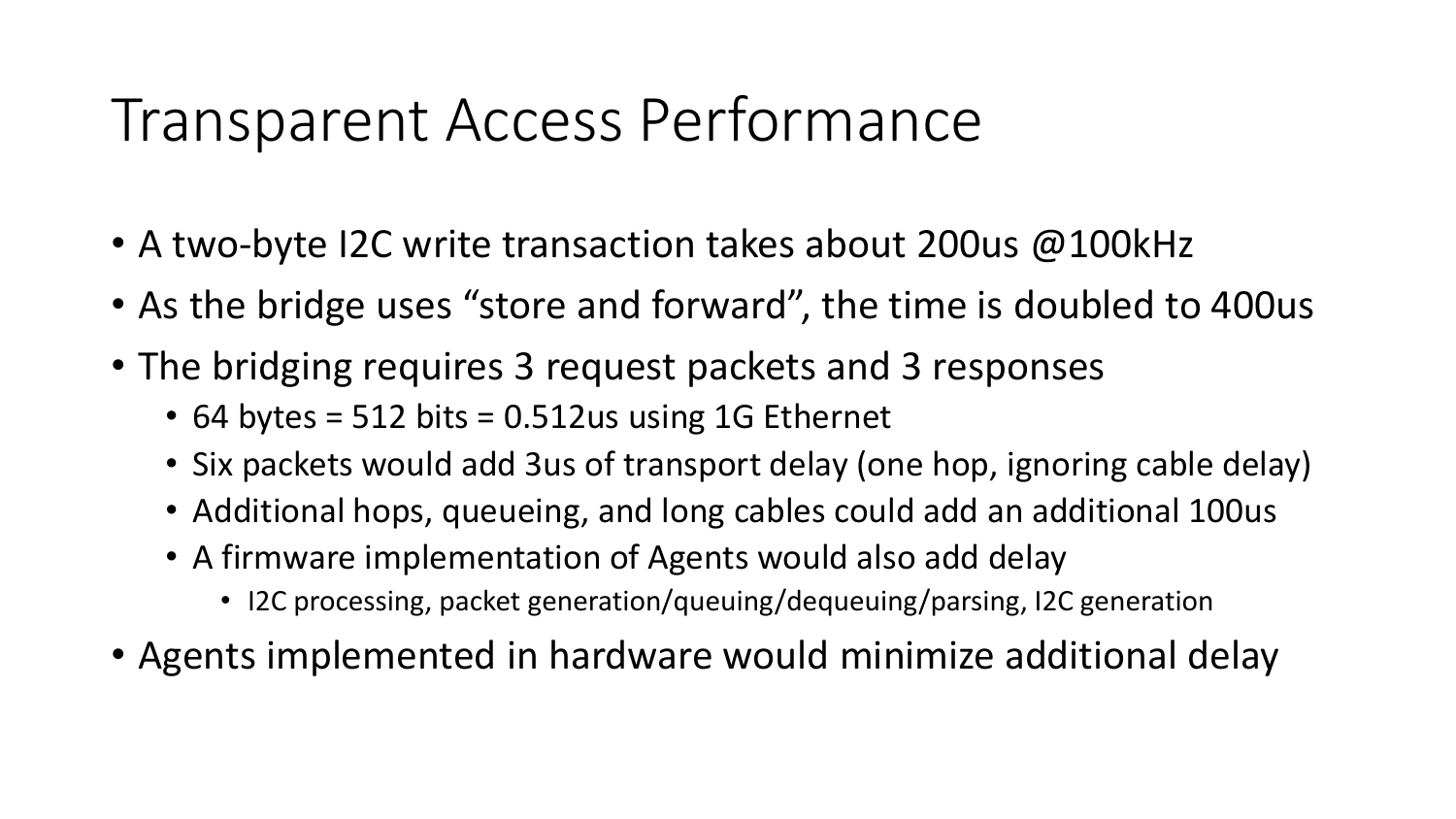### Bus Monitoring

- A third-party I2C bus monitoring implies multicast Ethernet
	- AcmPDUs are typically sent Unicast
	- These ACMPDUs could be sent Multicast
- Monitor will need to interleave messages
	- Requests have a corresponding Response
	- The response type will have an association to a Request type
- Nothing in this proposal prevents bus monitoring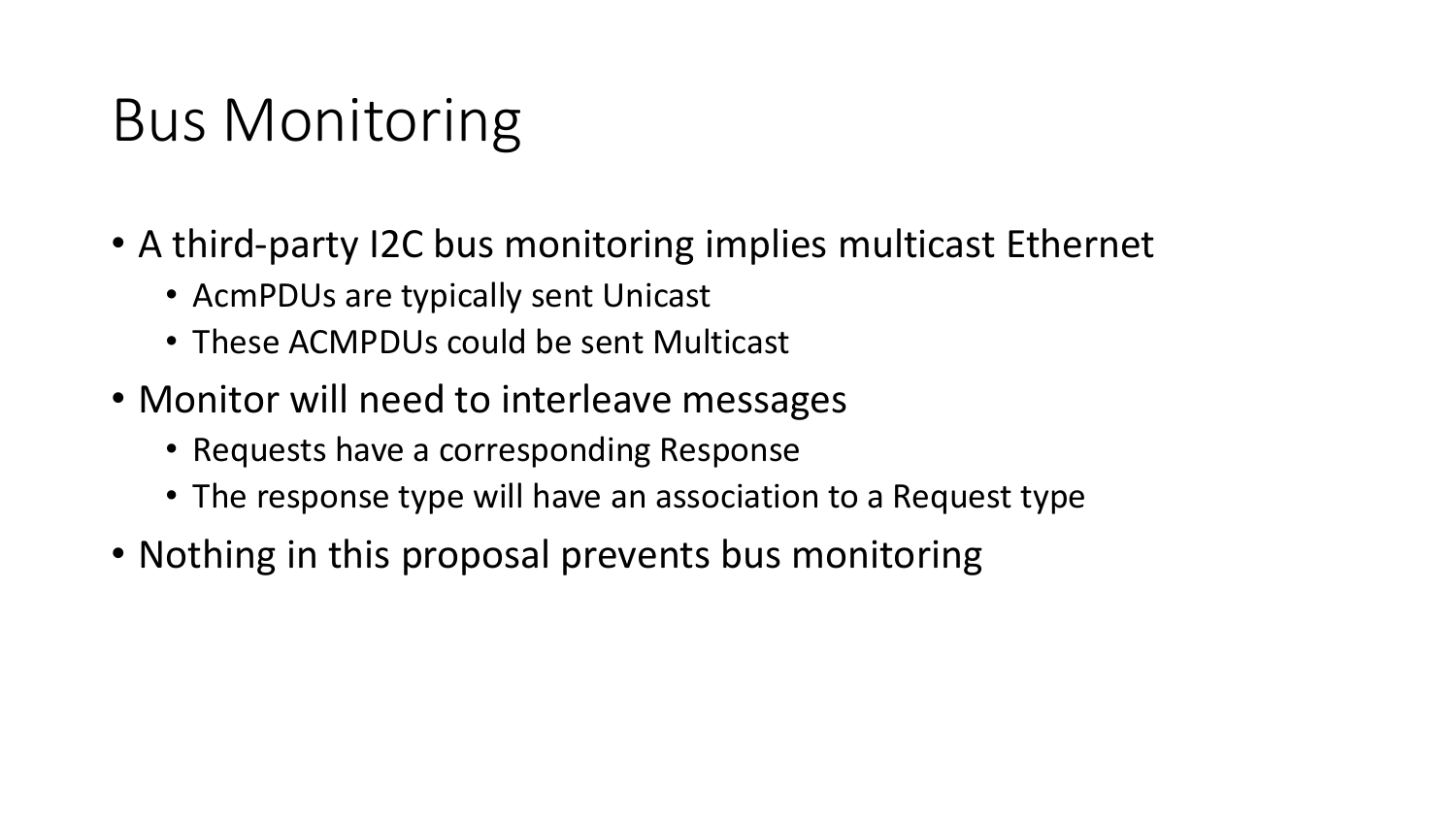### Possible Message Formats

- Combined, single I2C message type for messages
	- Proxy vs Transparent, Request vs Response
		- Many unused fields for each message type confusing
	- Error and Diagnostic Status
		- Includes fields not needed for normal operation
	- Large header size spills over into third quadlet (12 bytes)
- Three separate I2C message types
	- I2C Proxy message type Request, success, fail sub types
	- I2C Transparent message type 19 sub types that include encoded errors
	- I2C Status message type 6 error types
- Two separate I2C message types
	- Request
	- Response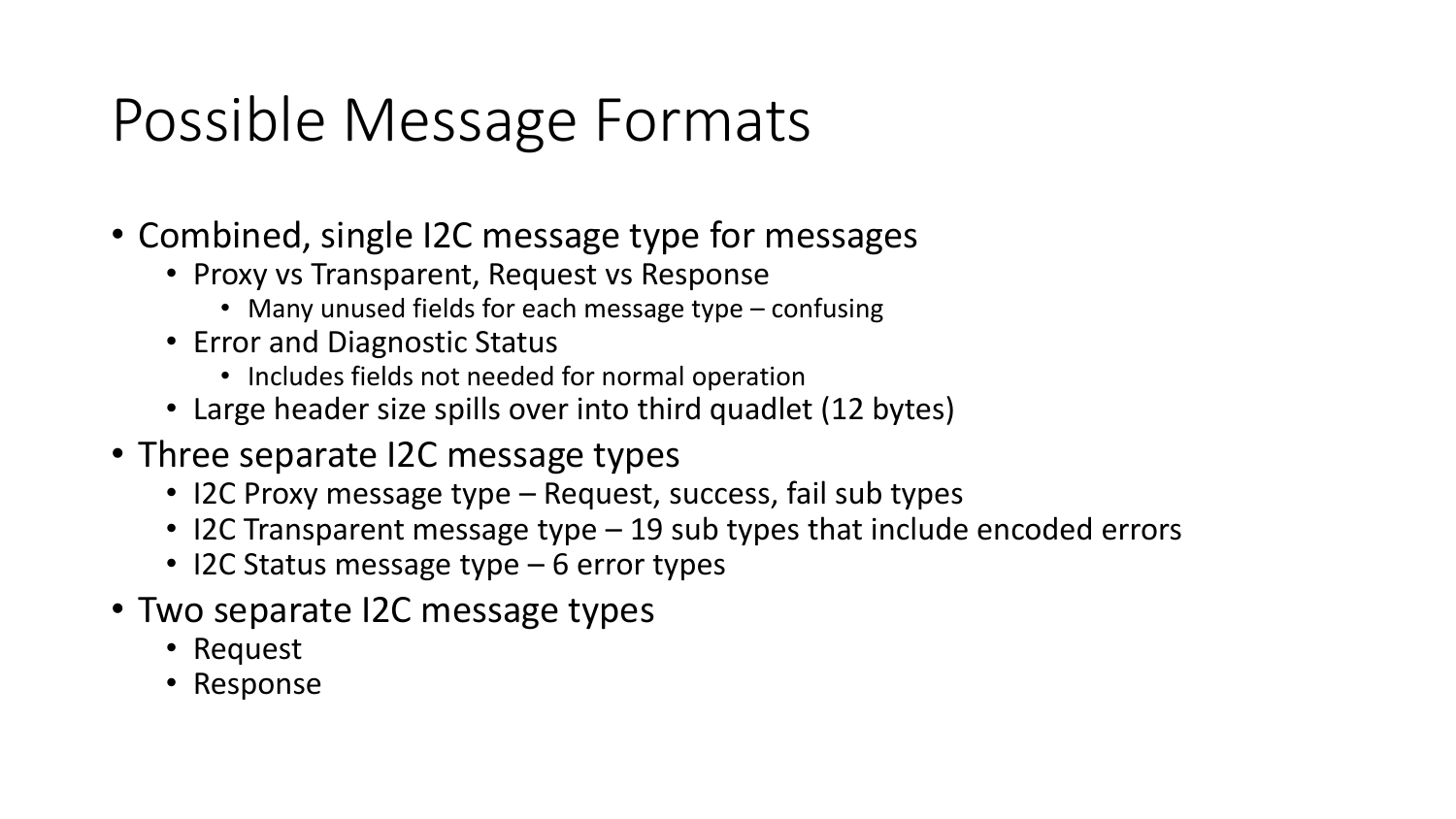# Combined I2C Message Header

| <b>Size</b> | Name                      | Use                  | <b>Description</b>                                                                               |
|-------------|---------------------------|----------------------|--------------------------------------------------------------------------------------------------|
|             | 7acf_msg_type             |                      |                                                                                                  |
|             | 9adf_msg_length           |                      |                                                                                                  |
|             | 2 pad length              | Proxy                | proxy write length is inferred from acf_msg_length and pad length                                |
|             | 8 Bus ID                  |                      | provides an identifier for the I2C bus on which the message originated                           |
|             | 5 Request Type            |                      | See Request Types below                                                                          |
|             | <b>7 Device Address</b>   |                      | 7-bit I2C device address                                                                         |
|             | 9 max read length         | <b>Proxy Request</b> | maximum length of proxy read                                                                     |
|             | 8 Max time                | Request              | Maximum time that agent should wait before indicating failure                                    |
|             | 8transparent data         | Transparent          | Single byte value used by transparent commands                                                   |
|             | 4 Error code              | Response             | See Error Types below                                                                            |
|             | 1 agent busy              | Response             | Indicates that the target agent is currently driving the bus                                     |
|             | 8 client bus id           | Response             | bus id of the client the target agent is currently servicing                                     |
|             | 2 segment count           | Response             | count of segments processed for I2C transaction                                                  |
|             |                           |                      |                                                                                                  |
|             | 10 bus busy time          | Response             | Time in milliseconds that the bus has been busy, max value indicates more than 1023 milliseconds |
|             | 88 <- total header length |                      |                                                                                                  |
| $0 - 256$   | proxy data                | Proxy                |                                                                                                  |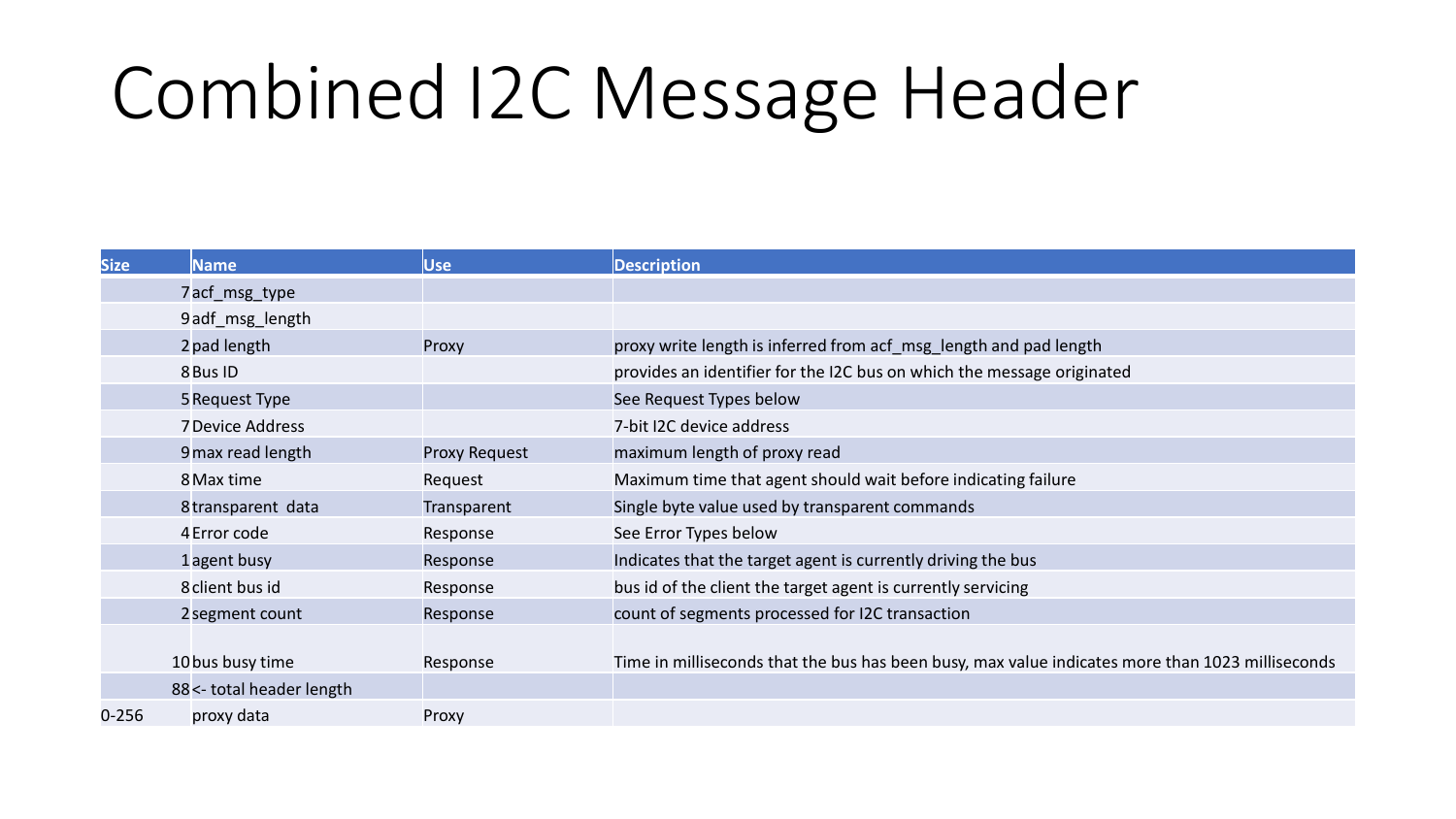## **Combined I2C Message Encoding**

| <b>Code</b> | <b>Request Types</b>           | <b>Use</b>  | <b>Description</b>                                                          |
|-------------|--------------------------------|-------------|-----------------------------------------------------------------------------|
|             | <b>OProxy Request</b>          | proxy       | Perform proxy write and/or read operation based on data lengths             |
|             | <b>1Start Write Request</b>    | transparent | Generate START, ADDR, WRITE; read ACK                                       |
|             | 2 Continue Write Request       | transparent | Generate DATA; read ACK                                                     |
|             | <b>3End Write Request</b>      | transparent | <b>Generate STOP</b>                                                        |
|             | 4 Start Read Request           | transparent | Generate START/RESTART, ADDR, READ; read ACK, DATA                          |
|             | <b>5 Continue Read Request</b> | transparent | Generate ACK, read DATA                                                     |
|             | <b>6End Read Request</b>       | transparent | <b>Generate NACK, STOP</b>                                                  |
|             | 7 Last Response Request        | transparent | Used to determine cause of timeout while waiting for response message       |
|             | <b>8 Release Agent Request</b> |             | <b>Provides status</b>                                                      |
|             | 16 Proxy Response              | proxy       | Provides read data, if requested                                            |
|             | 17 Write Response              | transparent | Informational; Target Agent terminates I2C transaction                      |
|             | 18 Read Response               | transparent | <b>DATA field valid</b>                                                     |
|             | 19End Response                 | transparent | Informational                                                               |
|             | 20 Bus Idle Indication         | transparent | Provides status; only generated if initiator conflict message was generated |
|             |                                |             |                                                                             |
| Code        | <b>Request Types</b>           | <b>Use</b>  | <b>Description</b>                                                          |
|             | 0None                          |             | No errors                                                                   |
|             | 1 Bus busy timeout             |             | Request was unable to start as the bus was busy                             |
|             | 2 Stuck SCL timeout            |             | SCL was stuck low for duration of request                                   |
|             | 3 Stuck SDA                    |             | Target agent was unable to clear stuck SDA                                  |
|             | 4 stall timeout                |             | Request did not complete due to excessive clock stretching                  |
|             | 5 Target NACK                  |             | Target device did not respond                                               |
|             | <b>6 Write NACK</b>            |             | Target device responded with NACK while writing                             |
|             | 7initiator conflict            | transparent | agent was busy servicing a request for another initiator                    |
|             | 8 Sequence Error               | transparent | Continue or End request with missing or incorrect type of Start             |
|             | 9 Address error                | transparent | device address mismatch from value used in Start                            |
|             | 10Type error                   | transparent | transaction type (read/write) mismatch from type used in Start              |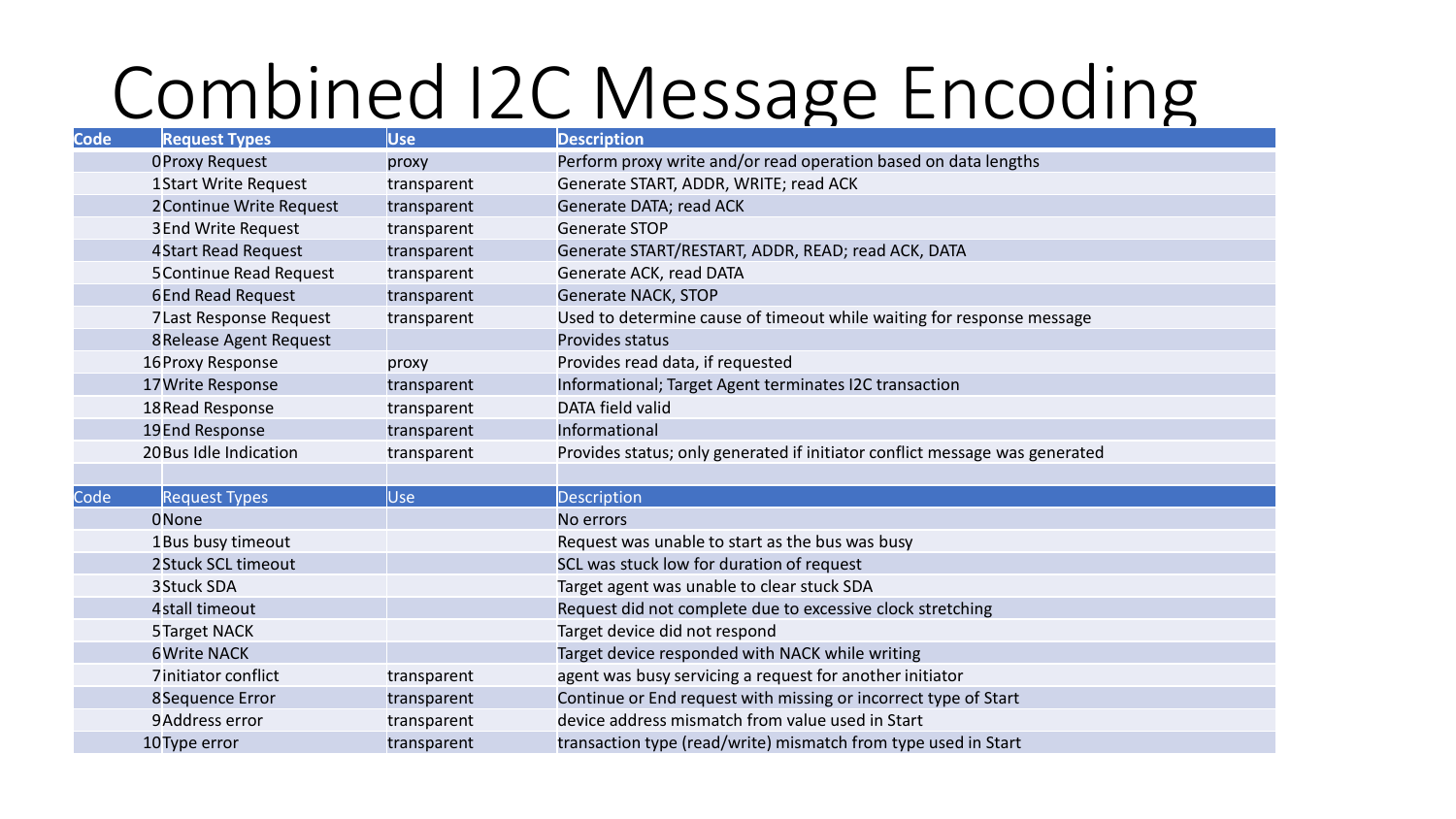# Proxy I2C Message Header

| <b>Size</b> | <b>Name</b>               | Use      | <b>Description</b>                                                     |
|-------------|---------------------------|----------|------------------------------------------------------------------------|
|             | 7acf_msg_type             |          |                                                                        |
|             | 9adf_msg_length           |          |                                                                        |
|             | 2 pad length              |          | proxy write length is inferred from acf_msg_length and pad length      |
|             | 8 Bus ID                  |          | provides an identifier for the I2C bus on which the message originated |
|             | 3 Proxy type              |          | Indicates request to target                                            |
|             | 7 Device Address          |          | 7-bit I2C device address                                               |
|             | 9 max read length         | request  | maximum length of proxy read                                           |
|             | 8 Max time                | request  | Maximum time that agent should wait before indicating failure          |
|             | 8 write byte count        | response |                                                                        |
|             | 61 <- total header length |          |                                                                        |
|             |                           |          |                                                                        |
|             | 0-256 bytes data payload  |          |                                                                        |
|             |                           |          |                                                                        |
|             |                           |          |                                                                        |
|             |                           |          |                                                                        |
| Code        | Proxy Type                | Use      | <b>Description</b>                                                     |
|             | <b>ORequest Access</b>    | Request  | Request to perform transaction                                         |
|             | 1 Normal Completion       | Response |                                                                        |
|             | 2 No target response      | Response | No device ACK in write or read phase                                   |
|             | 3 Access failed           | Response | Unable to start or complete transaction                                |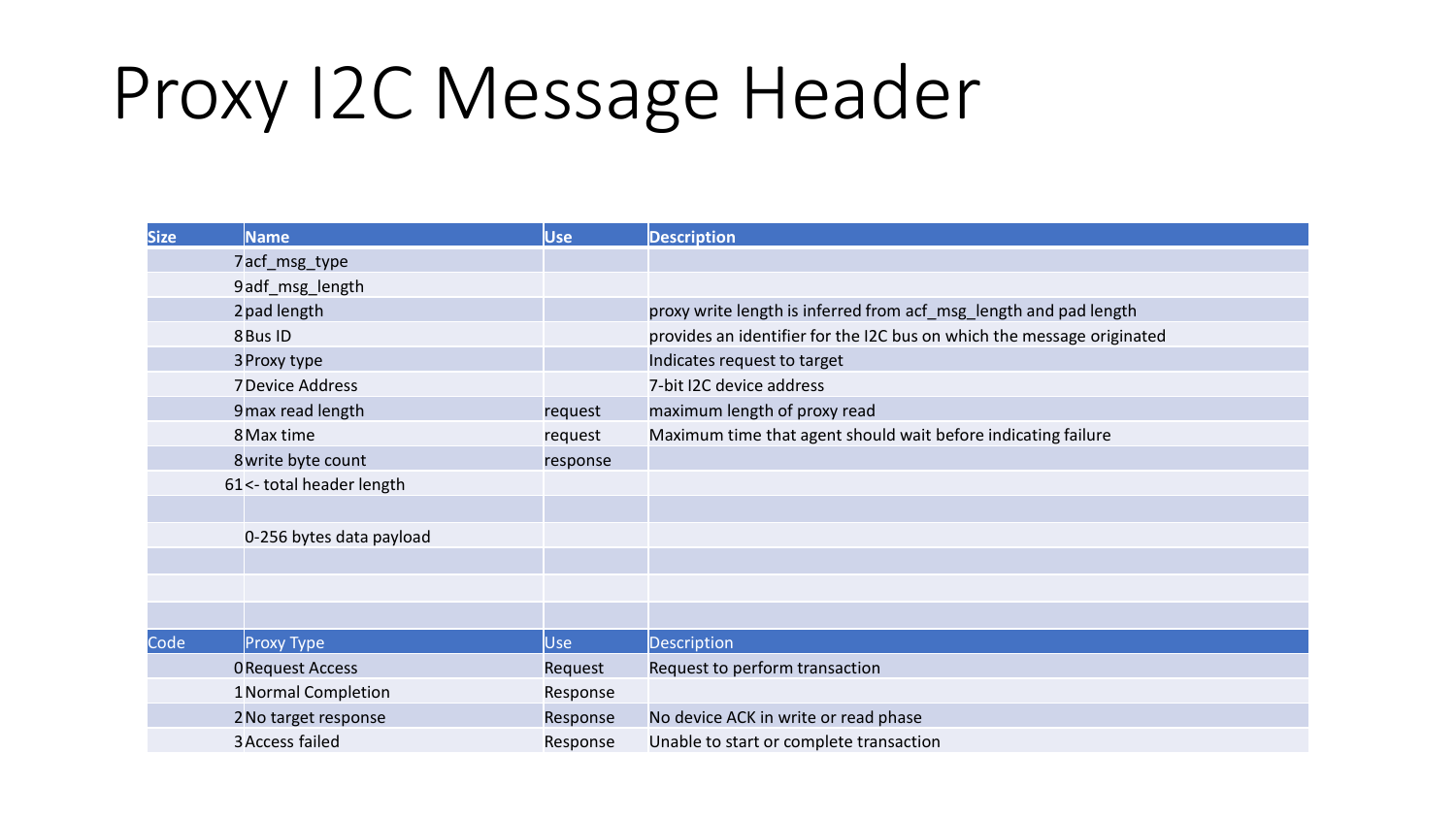## Transparent I2C Message Header

| <b>Size</b> | <b>Name</b>                     | Use      | <b>Description</b>                                                     |
|-------------|---------------------------------|----------|------------------------------------------------------------------------|
|             | 7acf_msg_type                   |          |                                                                        |
|             | 9adf_msg_length                 |          |                                                                        |
|             | 8Bus ID                         |          | provides an identifier for the I2C bus on which the message originated |
|             | <b>7Device Address</b>          |          | 7-bit I2C device address                                               |
|             | 5 Request Type                  |          | See Request Types below                                                |
|             | 8data                           |          | Single byte value used by transparent commands                         |
|             | 8 Max time                      | Request  | Maximum time that agent should wait before indicating failure          |
|             | 1Target Agent Busy              | Response | Used to determine if request or response packet was lost               |
|             | 2Segment Count                  | Response | Used to determine if request or response packet was lost               |
|             | 8 Client bus ID                 | Response | Used to determine if request or response packet was lost               |
|             | 63 <- total header length       |          |                                                                        |
|             |                                 |          |                                                                        |
| Code        | <b>Request Types</b>            | Use      |                                                                        |
|             | <b>OStart Write Request</b>     |          | Generate START, ADDR, WRITE; read ACK                                  |
|             | 1 Continue Write Request        |          | Generate DATA; read ACK                                                |
|             | 2End Write Request              |          | Generate STOP                                                          |
|             | <b>3Start Read Request</b>      |          | Generate START/RESTART, ADDR, READ; read ACK, DATA                     |
|             | 4 Continue Read Request         |          | Generate ACK, read DATA                                                |
|             | <b>5End Read Request</b>        |          | <b>Generate NACK, STOP</b>                                             |
|             | <b>6Release Agent Request</b>   |          | Provides status                                                        |
|             | <b>7Last Response Request</b>   |          | Used when Initiating Agent times out waiting for response              |
|             | 8Start Fail Response            |          | Start timed out waiting for bus Idle or SDA stuck                      |
|             | <b>9Start NACK Response</b>     |          | Informational; Target Agent terminates I2C transaction                 |
|             | 10 Write NACK Response          |          | Informational; Target Agent terminates I2C transaction                 |
|             | 11 Write ACK Response           |          | Informational                                                          |
|             | 12 Read Response                |          | Read data byte available                                               |
|             | 13End Response                  |          | Informational                                                          |
|             | 14 Initiator Conflict Response  |          | Recoverable error                                                      |
|             | <b>15Stall Timeout Response</b> |          | Target clock streatch exceeded limit                                   |
|             | 16Type Error                    |          | Continue/End type (read or write) does not match type of Start         |
|             | 17 Sequence Error               |          | Continue or End without Start                                          |
|             | 18Address Error                 |          | Continue/End device address does not match device address of Start     |